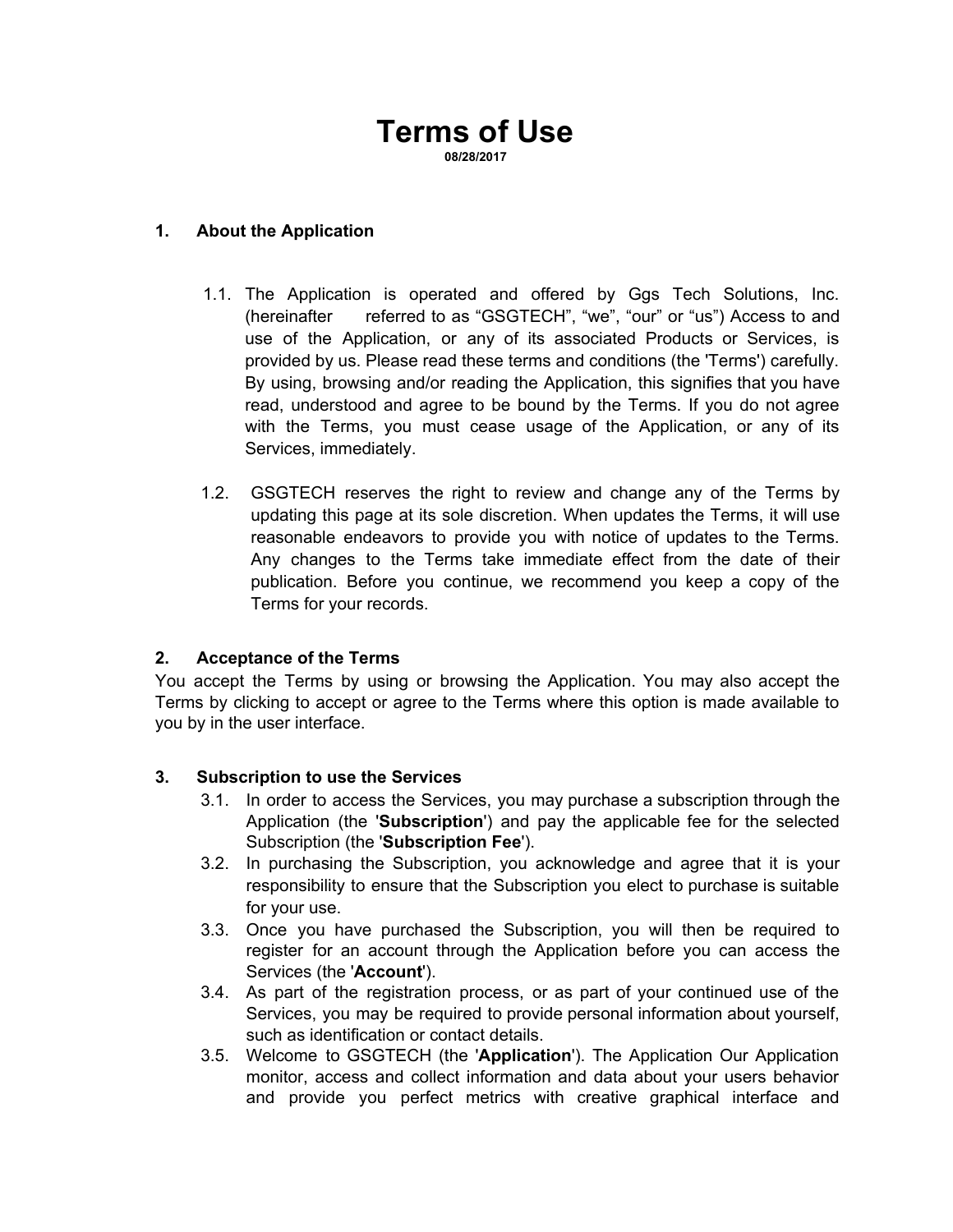info-graphics (the '**Services**'). To provide you better services we can access and monitor your user's devices or browsers in compliance with our Privacy Policy.

- 3.6. You warrant that any information you give to in the course of completing the registration process will always be accurate, correct and up to date.
- 3.7. Once you have completed the registration process, you will be a registered member of the Application and agree to be bound by the Terms. You will be granted immediate access to the Services from the time you have completed the registration process until the subscription period expires (the '**Subscription Period**').
- 3.8. You may not use the Services and may not accept the Terms if:
	- (a) you are not of legal age to form a binding contract with ; or
	- (b) you are a person barred from receiving the Services under the laws of Australia or other countries including the country in which you are resident or from which you use the Services.

### **4. Your obligations**

- 4.1. You agree to comply with the following:
	- a) You will use the Services only for purposes that are permitted by the Terms and any applicable law, regulation or generally accepted practices or guidelines in the relevant jurisdictions.
	- (b) You have the sole responsibility for protecting the confidentiality of your password and/or email address. Use of your password by any other person may result in the immediate cancellation of the Services.
	- (c) Any use of your registration information by any other person, or third parties, is strictly prohibited. You agree to immediately notify of any unauthorized use of your password or email address or any breach of security of which you have become aware.
	- (d) Access and use of the Application is limited, non-transferable and allows for the sole use of the Application by you for the purposes of providing the Services.
	- (e) You will not use the Services or the Application in connection with any commercial endeavors except those that are specifically endorsed or approved by the management of GSGTECH.
	- (f) You will not use the Services or Application for any illegal and/or unauthorized use which includes collecting email addresses of Members by electronic or other means for the purpose of sending unsolicited email or unauthorized framing of or linking to the Application.
	- (g) You agree that commercial advertisements, affiliate links, and other forms of solicitation may be removed from the Application without notice and may result in termination of the Services. Appropriate legal action will be taken by for any illegal or unauthorized use of the Application.
	- (h) You acknowledge and agree that any automated use of the Application or its Services is prohibited.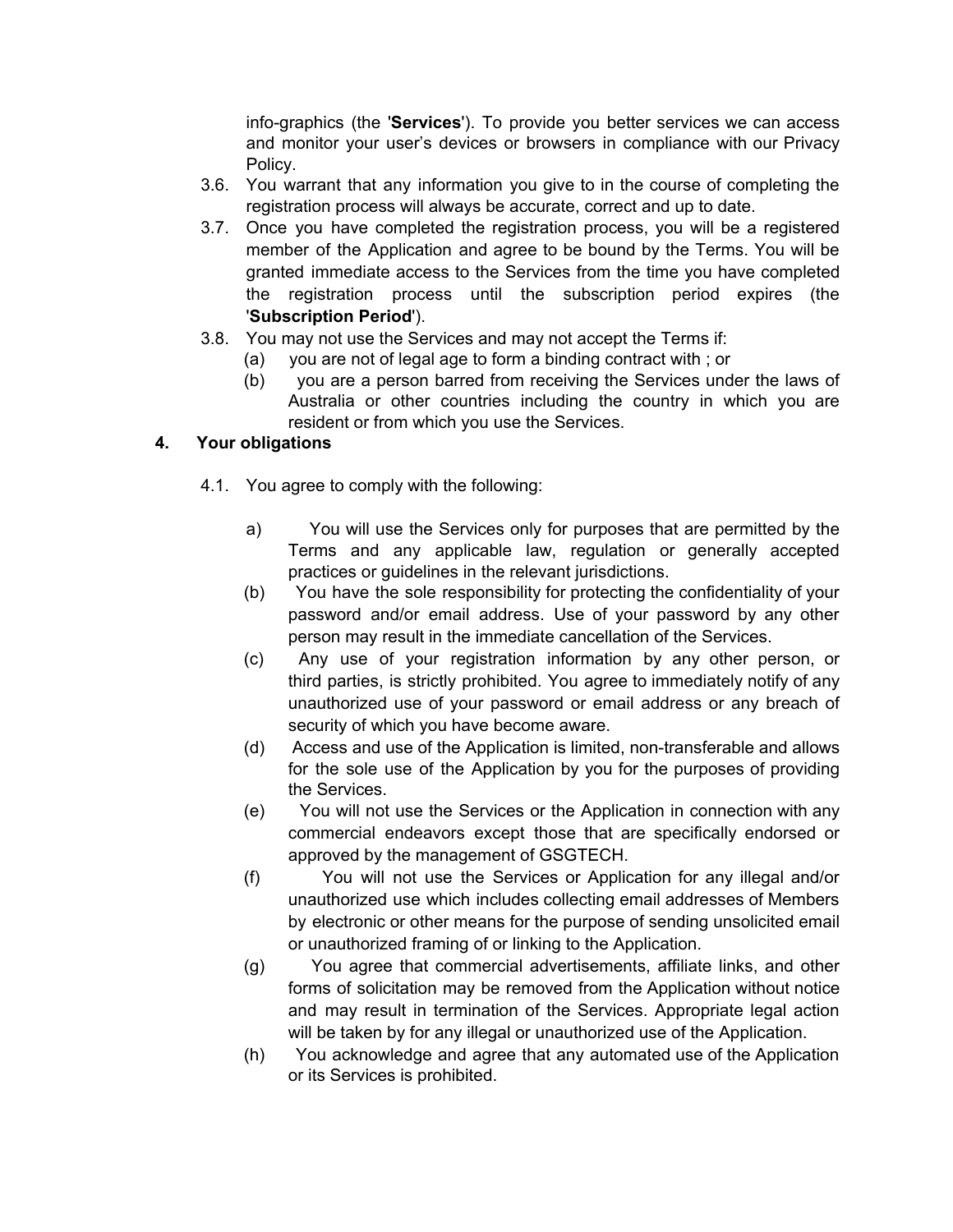## **5. Payments**

- 5.1. Where the option is given to you, you may make payment of the Subscription Fee by way of:
	- (a) Credit Card Payment ('**Credit Card**')
	- PayPal
	- (c) Or any other lawful way approved and offered by GSGTECH
- 5.2. In using the Application, the Services or when making any payment in relation to your use of the Services, you warrant that you have read, understood and agree to be bound by the payment company or bank terms and conditions which are available on their services.
- 5.3. You acknowledge and agree that where a request for the payment of the Subscription Fee is returned or denied, for whatever reason, by your financial institution or is unpaid by you for any other reason, then you are liable for any costs, including banking fees and charges, associated with the Subscription Fee.
- 5.4. You agree and acknowledge that can vary the Subscription Fee at any time and that the varied Subscription Fee will come into effect following the conclusion of the existing Subscription Period.

### **6. Refund Policy**

**GSGTECH** will only provide you with a refund of the Subscription Fee in the event they are unable to continue to provide the Services or if the our management makes a decision, at its absolute discretion, that it is reasonable to do so under the circumstances. Where this occurs, the refund will be in the proportional amount of the Subscription Fee that remains unused by the Member (the '**Refund**').

### **7. Copyright and Intellectual Property**

- 7.1. The Application, the Services and all of the related products of are subject to copyright. Unless otherwise indicated, all rights (including copyright) in the Services and compilation of the Application (including but not limited to text, graphics, logos, button icons, video images, audio clips, Application, code, scripts, design elements and interactive features) or the Services are owned or controlled for these purposes, and are reserved by **GSGTECH** or its contributors.
- 7.2. All trademarks, service marks and trade names are owned, registered and/or licensed by GSGTECH, who grants to you a worldwide, non-exclusive, royalty-free, revocable license whilst you are a Member to use the Application pursuant to the Terms and print pages or reports from the Application.
- 7.3. You may not, without the prior written permission of and the permission of any other relevant rights owners: broadcast, republish, up-load to a third party, transmit, post, distribute, show or play in public, adapt or change in any way the Services or third party Services for any purpose, unless otherwise provided by these Terms. This prohibition does not extend to materials on the Application which are freely available for re-use or are in the public domain.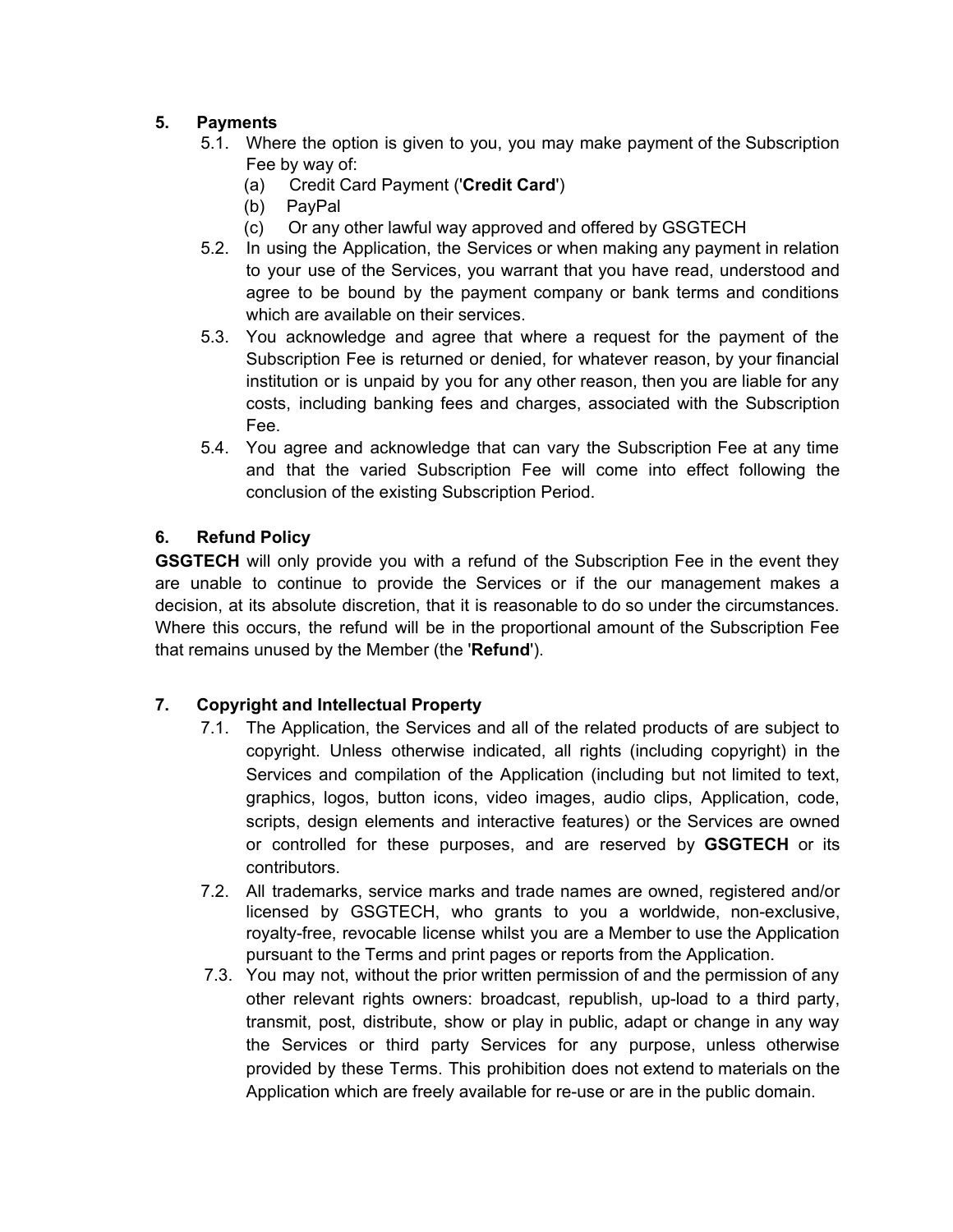## **8. Privacy**

GSGTECH takes your privacy seriously and any information provided through your use of the Application and/or Services are subject to our Privacy Policy, which is available at our website www.gsgtech.io.

## **9. General Disclaimer**

- 9.1. Nothing in the Terms limits or excludes any guarantees, warranties, representations or conditions implied or imposed by law (or any liability under them) which by law may not be limited or excluded.
- 9.2. Subject to this clause, and to the extent permitted by law:
	- (a) all terms, guarantees, warranties, representations or conditions which are not expressly stated in the Terms are excluded; and
	- (b) will not be liable for any special, indirect or consequential loss or damage (unless such loss or damage is reasonably foreseeable resulting from our failure to meet an applicable Consumer Guarantee), loss of profit or opportunity, or damage to goodwill arising out of or in connection with the Services or these Terms (including as a result of not being able to use the Services or the late supply of the Services), whether at common law, under contract, tort (including negligence), in equity, pursuant to statute or otherwise.
- 9.3. Use of the Application and the Services is at your own risk. Everything on the Application and the Services is provided to you "as is" and "as available" without warranty or condition of any kind. None of the affiliates, directors, officers, employees, agents, contributors and licensors of make any express or implied representation or warranty about the Services or any products or Services (including the products or Services of **GSGTECH**) referred to on the Application. This includes (but is not restricted to) loss or damage you might suffer as a result of any of the following:

## **10. Limitation of liability**

**GSGTECH's** total liability arising out of or in connection with the Services or these Terms, however arising, including under contract, tort (including negligence), in equity, under statute or otherwise, will not exceed the resupply of the Services to you. You expressly understand and agree that GSGTECH, its affiliates, employees, agents, contributors and licensors shall not be liable to you for any direct, indirect, incidental, special consequential or exemplary damages which may be incurred by you, however caused and under any theory of liability. This shall include, but is not limited to, any loss of profit (whether incurred directly or indirectly), any loss of goodwill or business reputation and any other intangible loss.

### **11. Termination of Services**